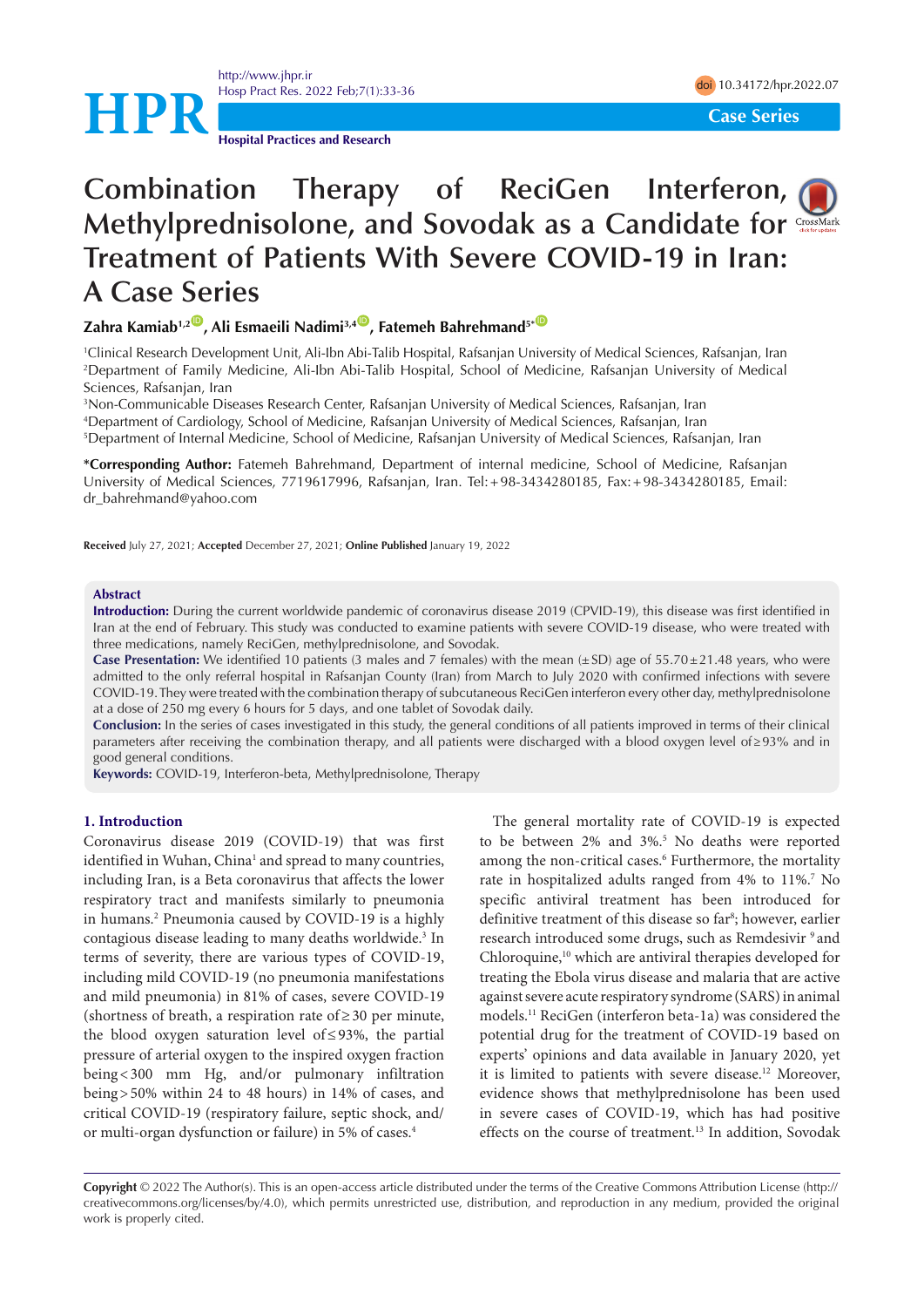#### Kamiab et al

(sofosbuvir-daclatasvir) has been prescribed for moderate to severe cases of COVID-19 patients in some studies.<sup>14</sup> This study was conducted to examine patients with severe COVID-19 disease, who were hospitalized in the Ali-Ibn Abi-Taleb hospital of Rafsanjan County (Iran) and treated with three medications, namely ReciGen, methylprednisolone, and Sovodak.

## **2. Case Presentation**

This case series investigates 10 nonconsecutive patients with severe COVID-19 retrospectively, who were admitted to the intensive care unit (ICU) in the only referral hospital of Rafsanjan County (Iran). The patients received ReciGen subcutaneously every other day, 250 mg of methylprednisolone four times a day, and one tablet of Sovodak (Abidi Pharmaceuticals, Tehran, Iran), including Sofosbuvir 400 mg and daclatasvir 60 mg daily. They received this combination treatment for five days. In this series of cases, convenience sampling was performed, and a diagnostic strategy was adopted for each patient. Accordingly, sampling was performed on the first day of hospitalization. Nasopharyngeal specimens were taken by swabs and sent to a reference laboratory and evaluated through RT-PCR (Reverse Transcription Polymerase Chain Reaction) for final diagnosis so that COVID-19 was diagnosed decisively. Diagnosis criteria for patients with severe COVID-19 were a respiratory rate of>30 breaths per minute, and a blood oxygen saturation level of≤93%, or pulmonary infiltration being > 50%.<sup>3</sup> According to the national protocol, criteria for the safe discharge of patients from the recovery room included patients whose symptoms disappeared with a blood oxygen saturation of≥93% and no fever for 72 h.<sup>15,16</sup>

A total of 10 patients (3 males and 7 females) with confirmed severe COVID-19 were reported. The mean  $(\pm SD)$  age of the patients was 55.70  $(\pm 21.48)$  years. [Table 1](#page-2-0) shows a summary of the main characteristics and laboratory findings of the patients at the time of ICU admission, and [Figure 1](#page-3-0) demonstrates the CT scan of the patients at the time of ICU admission.

The most common manifestations were shortness of breath, cough, fever, and myalgia; additionally, the least common symptoms were lack of appetite, fatigue, perspiration, nausea, and vomiting.

Respiratory symptoms of the patients disappeared within an average of 13 days (ranging from 6 to 24 days) after hospitalization and receiving methylprednisolone at a dose of 250 mg every 6 hours for 5 days, subcutaneous ReciGen interferon every other day, and one tablet of Sovodac daily. The treatment continued until the patients met the discharge criteria (the blood oxygen level of≥93% and absence of fever for two days). The oxygen saturation level was considered as the improvement criterion for general conditions. The average recovery time of the patients after receiving the combination therapy was 8.6 days. In this series of cases, the general conditions of all

patients improved in terms of their clinical parameters after receiving the combination therapy, and all of them were discharged with a blood oxygen level of≥93% and in good general conditions.

# **3. Discussion**

In this study, the combination therapy of ReciGen interferon and methylprednisolone was prescribed for ten patients. The average recovery time of the patients after receiving this combination therapy was 8.6 days. In addition, the general conditions of all patients improved after receiving this combination therapy, and all of them were discharged in good general conditions. The oxygen saturation level was considered as a criterion for general conditions.

Earlier research studies have shown that SARS-CoV-2 could be more sensitive to interferon compared to other coronaviruses.17 In this study, interferon was administered on average on the fourth day of hospitalization.

Previous studies on SARS have revealed that administering interferon alfacon-1 along with corticosteroids leads to a disease-related reduction in the oxygen saturation level, accelerates the disappearance of lung involvement on radiography, and lowers the creatine kinase level; however, studies on COVID-19 have not been able to prove the effectiveness of this combination therapy.<sup>18</sup> It seems that a combination of interferon treatment and methylprednisolone could increase the positive effects of interferon treatment.

 In this series of cases, rapid improvement was observed in their clinical parameters after receiving methylprednisolone. This finding was consistent with those of other studies that showed the effectiveness of administering corticosteroids in reducing the mortality rate or preventing disease progression.<sup>16,19-20</sup> Combination therapy side effects were not observed in this study.

## *3.1. Outcome*

In the series of cases investigated in this study, the general conditions of all patients improved in terms of their clinical parameters after receiving the combination therapy, and all patients were discharged with a blood oxygen level of≥93% and in good general conditions.

#### **4. Conclusion**

In this preliminary case series of 10 patients with severe COVID-19, the administration of interferon, methylprednisolone, and Sovodac was followed by improvement in their clinical status. This combination therapy could be effective in some severe cases of COVID-19 pneumonia. The limited sample size and study design preclude a definitive statement about the potential effectiveness of this treatment and further research is required to demonstrate the efficacy and safety of this combination therapy.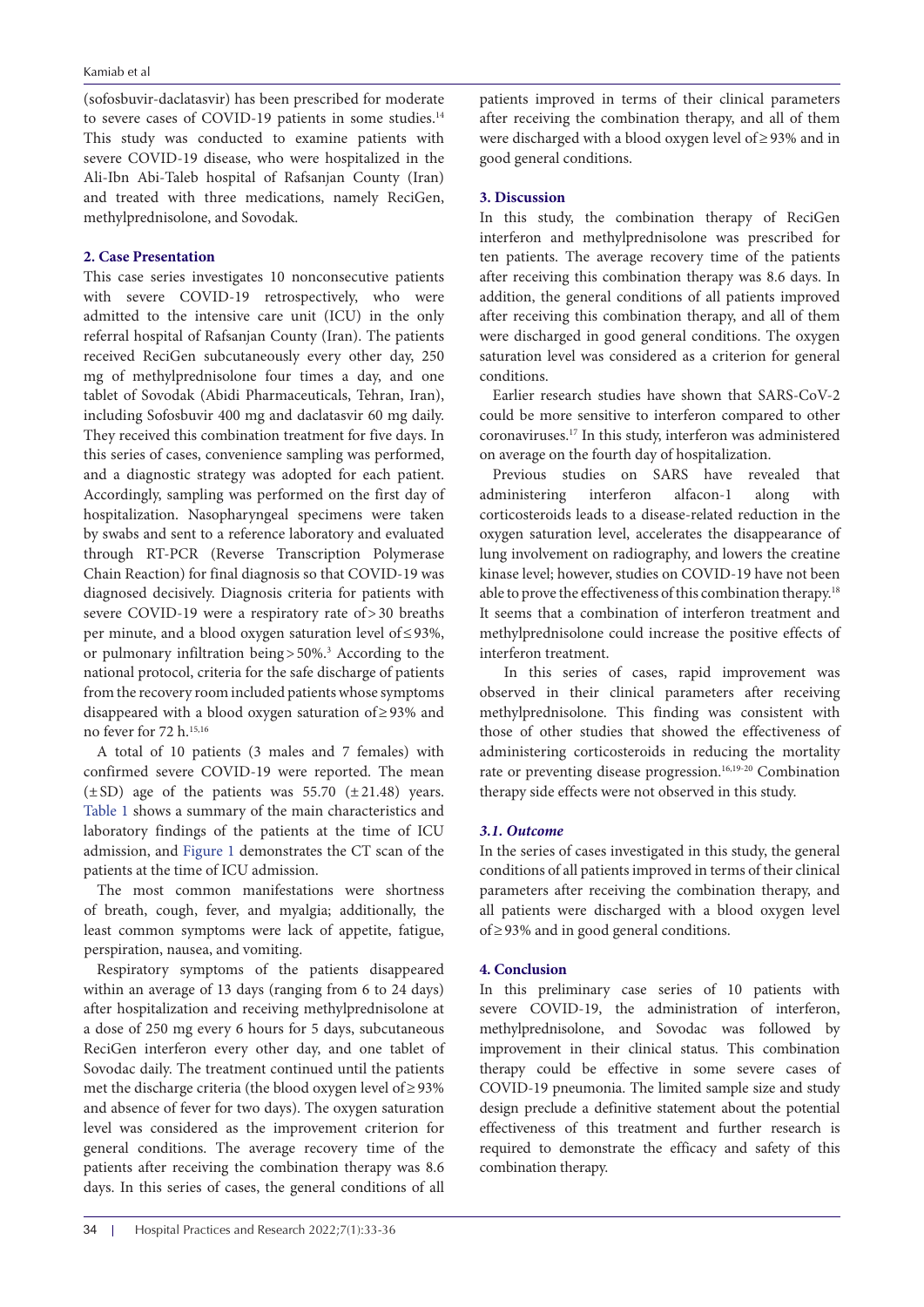|                               | Patient 1                | Patient 2      | Patient 3         | Patient 4                | Patient 5                | Patient 6                                | Patient 7                | Patient 8                 | Patient 9       | Patient 10  |
|-------------------------------|--------------------------|----------------|-------------------|--------------------------|--------------------------|------------------------------------------|--------------------------|---------------------------|-----------------|-------------|
| Age $(y)$                     | 91                       | 31             | 65                | 68                       | 57                       | 31                                       | 62                       | 63                        | 21              | 68          |
| Gender                        | Female                   | Male           | Female            | Female                   | Female                   | Female                                   | Female                   | Female                    | Female          | Male        |
| History of medical<br>illness | <b>HTN</b>               | Smoking        | HTN, DM           | <b>DM</b>                |                          | History of<br>open-heart<br>surgery      |                          | HTN,<br>Angiography + IHD |                 | <b>HTN</b>  |
| Duration of illness (days)    | 13                       | 9              | 31                | 15                       | 14                       | 14                                       | 14                       | 13                        | 8               | 6           |
| Diagnosis date                | 7/4/2020                 | 11/4/2020      | 18/3/2020         | 31/5/2020                | 2/7/2020                 | 2/7/2020                                 | 2/7/2020                 | 9/7/2020                  | 12/7/2020       | 7/7/2020    |
| <b>HRCT</b> findings          | <b>TCTS</b>              | <b>TCTS</b>    | <b>TCTS</b>       | <b>TCTS</b>              | <b>TCTS</b>              | Pericardial<br>effusion &<br><b>TCTS</b> | <b>TCTS</b>              | <b>TCTS</b>               | <b>TCTS</b>     | <b>TCTS</b> |
| Vital signs                   |                          |                |                   |                          |                          |                                          |                          |                           |                 |             |
| Temperature                   | 38                       | 39             | 38.5              | 38                       | 37.5                     | 36.5                                     | 36.5                     | 38                        | 37              | 38          |
| Heart rate                    | 90                       | 112            | 100               | 85                       | 87                       | 110                                      | 90                       | 97                        | 104             | 98          |
| Respiratory rate              | 23                       | 30             | 25                | 24                       | 16                       | 20                                       | 20                       | 23                        | 25              | 22          |
| O2 saturation level           | 70%                      | 80%            | 79%               | 88%                      | 80%                      | 83%                                      | 87%                      | 85%                       | 65%             | 86%         |
| Blood pressure                | 140/60                   | 130/60         | 150/70            | 110/70                   | 110/70                   | 90/50                                    | 120/80                   | 130/80                    | 110/70          | 150/70      |
| Main manifestations           |                          |                |                   |                          |                          |                                          |                          |                           |                 |             |
| Fever                         | $^+$                     | $^+$           | $+$               | $^+$                     | $^+$                     | $\,$ + $\,$                              | $^+$                     | $^+$                      |                 | $^+$        |
| Chills                        |                          |                |                   | $^+$                     | $\overline{\phantom{a}}$ | $^+$                                     | $\overline{\phantom{a}}$ | $^+$                      |                 | $^+$        |
| Perspiration                  |                          | ÷,             | ÷,                | ÷,                       | $^+$                     | ÷,                                       | $\sim$                   | ÷,                        |                 |             |
| Cough                         | $^+ \,$                  | $^+$           |                   | $^+$                     | $^+$                     | $^+$                                     | $^+$                     | $^+$                      | $^+$            | $^+$        |
| Shortness of breath           | $\! + \!$                |                |                   | $^+$                     | $^+$                     | $\! + \!$                                | $^+$                     |                           | $\! + \!\!\!\!$ | $^+$        |
| Chest pain                    | $\overline{\phantom{a}}$ | $^+$           | $\qquad \qquad -$ | $\overline{\phantom{a}}$ | $\! + \!\!\!\!$          | $\overline{\phantom{a}}$                 | $\overline{\phantom{a}}$ |                           | $^+$            | $^+$        |
| Myalgia                       |                          | $^+$           | ÷,                | $\! + \!\!\!\!$          | $^+$                     | $^+$                                     | $^+$                     |                           |                 | $^+$        |
| Fatigue                       | $^+$                     |                |                   |                          | $^+$                     |                                          |                          |                           |                 |             |
| Lack of appetite              |                          | ÷,             |                   | $^+$                     |                          | ł,                                       | $\sim$                   |                           | ÷,              |             |
| Nausea or vomiting            |                          |                |                   |                          |                          |                                          | $^+$                     |                           | $^+ \,$         |             |
| Laboratory test               |                          |                |                   |                          |                          |                                          |                          |                           |                 |             |
| WBC $(x106/L)$                | 3900                     | 17300          | 5900              | 7100                     | 6600                     | 3600                                     | 4300                     | 5600                      | 3500            | 11900       |
| Neutrophils                   | 65%                      | 80%            | 69%               | 79%                      | 79%                      | 58%                                      | 65%                      | 90%                       | 60%             | 90%         |
| Lymphocyte                    | 33%                      | 18%            | 19%               | 14%                      | 16%                      | 42%                                      | 31%                      | 6%                        | 37%             | 7%          |
| Hb                            | 13.1                     | 16.5           | 12.2              | 10.7                     | 10.8                     | 14.5                                     | 11.6                     | 10.8                      | 11.1            | 16.2        |
| PLT (x106/L)                  | 176                      | 334            | 166               | 195                      | 222                      | 142                                      | 172                      | 163                       | 215             | 197         |
| $CRP$ (mg/L)                  | 49                       | 72             | 63                | 54                       | 68                       | 56                                       | 57                       | $45\,$                    | 70              | 58          |
| AST (U/L)                     | 67                       | 43             | 35                | 40                       | 97                       | 97                                       | $40\,$                   | 54                        | $72\,$          | 55          |
| ALT (U/L)                     | 29                       | 18             | 24                | $20\,$                   | 67                       | 67                                       | $20\,$                   | 50                        | 49              | 34          |
| Urea (mg/dL)                  | 24                       | $\overline{9}$ | 29                | 23                       | 22                       | 29                                       | 31                       | $46\,$                    | 19              | 49          |
| Creatinine (mg/dL)            | $\mathbf{1}$             | 1.2            | 1.1               | $0.9\,$                  | $\mathbf{1}$             | 1.1                                      | $0.9\,$                  | 1.3                       | $0.9\,$         | 1.2         |
| Sodium (mEq/L)                | 135                      | 138            | 135               | 137                      | 139                      | 141                                      | 139                      | 147                       | 142             | 136         |
| Potassium (mEq/L)             | 4.5                      | 4.6            | $3.5\,$           | $\overline{4}$           | $\overline{4}$           | 4.3                                      | 4.2                      | $3.4\,$                   | $4.4\,$         | $3.9\,$     |

<span id="page-2-0"></span>**Table 1**. Summary of Main Characteristics and Laboratory Findings of Patients at the Time of ICU Admission

Abbreviations: HTN, hypertension; DM, diabetes mellitus; IHD, ischemic heart disease; HRCT, High-resolution computed tomography; TCTS, typical computed tomography sign of COVID-19.

# **Authors' Contributions**

ZK developed the study proposal, analysis, and interpretation of data, prepared the draft of the article, critically revised the manuscript, and submitted the final approval of the article. AEN produced the design of the study, revised it critically for important intellectual content, read and approved the final version of the manuscript. FB came up with the design of the study, acquisition of the data, drafting the article, interpreting the data, as well as reading and approving the final manuscript.

#### **Conflict of Interest Disclosures**

The authors declare that they have no competing interests.

#### **Ethical Approval**

The study was approved by IRB Approval: IR.RUMS.REC.1399.121. Due to its retrospective design, the need for informed consent from